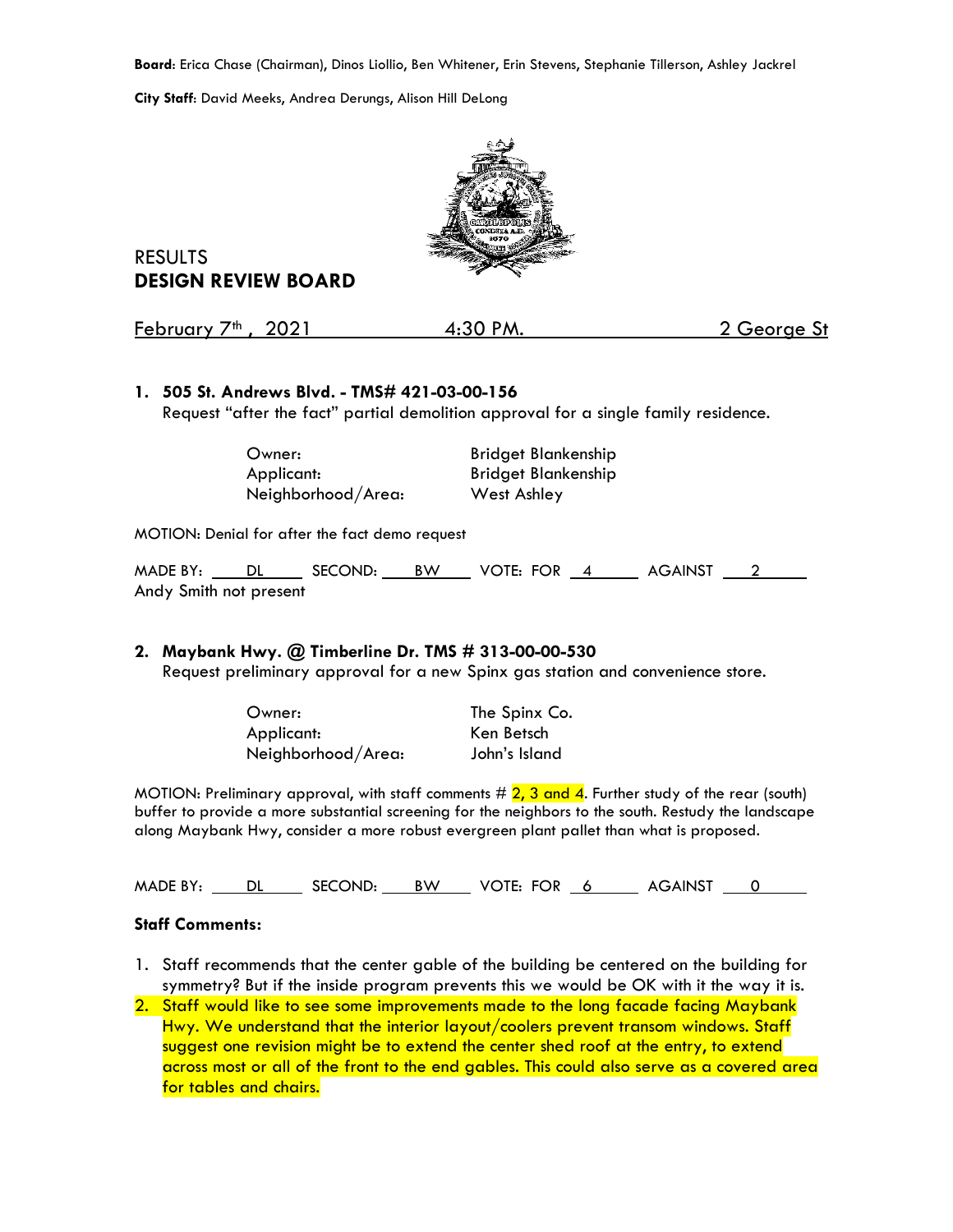**Board**: Erica Chase (Chairman), Dinos Liollio, Ben Whitener, Erin Stevens, Stephanie Tillerson, Ashley Jackrel

**City Staff**: David Meeks, Andrea Derungs, Alison Hill DeLong



## RESULTS **DESIGN REVIEW BOARD**

February  $7<sup>th</sup>$ , 2021  $4:30$  PM.  $2$  George St

- 3. Some neighbors to the south have voiced concern over the gas canopy lights that will be located on the side of the site closest to their properties. Staff would like to see extra care taken by the applicant to screen the southern property line of the site. The applicants have a nice start to a landscape buffer of trees and shrubs on the south lot line. We suggest adding additional tall evergreens such as Red Cedars and Hollies. We also suggest an 8' tall screen fence which is permitted in GB adjacent to GB zone. This would need to be worked out with the neighbors, to replace their existing 6' height fence at this location. A photometric plan has not been provided at this time but staff will be asking for this and will be looking at the foot candle levels to stay within DRB standards. Applicant to please review DRBs lighting standards found on line and provide to the lighting engineer designing the site.
- 4. Staff approves of the proposed color scheme.

#### **3. 3486 – 3492 Maybank Hwy. TMS # 279-00-00-055, 056, 057**

Request conceptual approval for a new multifamily development.

| Owner:             | Hamlet at Maybank, LLC |
|--------------------|------------------------|
| Applicant:         | Steve Farmartino       |
| Neighborhood/Area: | John's Island          |

MOTION: Conceptual approval with Board comment to include more native alternatives in the ornamental plant pallet.

MADE BY: BW SECOND: ST VOTE: FOR 6 AGAINST 0

## **4. 1475 Folly Rd. - TMS# 334-00-00-048**

Request preliminary approval for a new automotive repair shop.

Neighborhood/Area: James Island

Owner: 1475 Folly Road LLC Applicant: LeCraw Engineering, Inc.